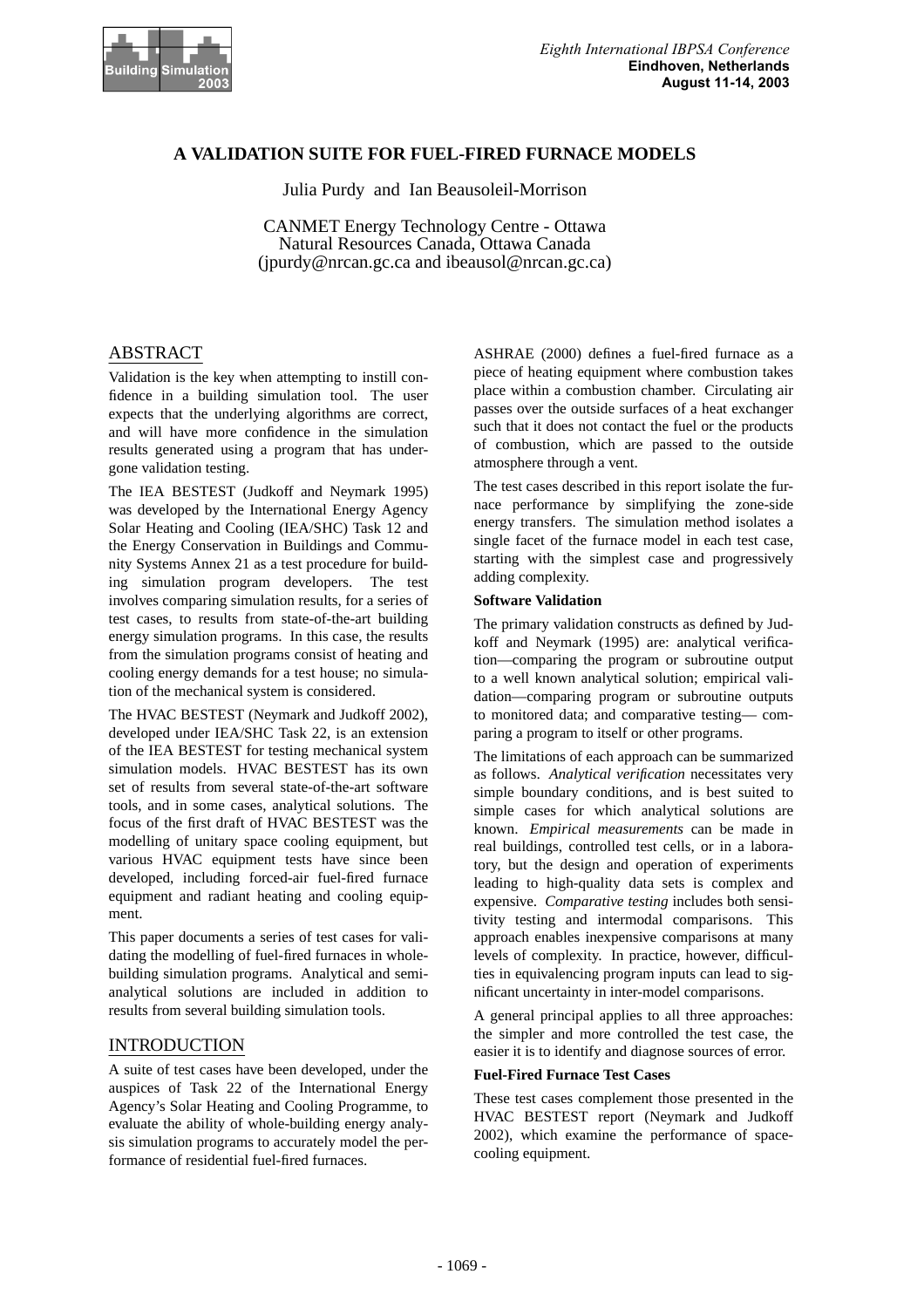| Case           | <b>Furnace</b><br>Cap. | Effic-<br>iency | <b>PLR</b>  | <b>Outdoor</b><br><b>DBT</b> | <b>Indoor</b><br><b>Setpoint</b> | Circ.<br>Fan | <b>Draft</b><br>Fan |
|----------------|------------------------|-----------------|-------------|------------------------------|----------------------------------|--------------|---------------------|
|                | (kW)                   | (% )            |             | $(^{\circ}C)$                | $(^\circ C)$                     | (W)          | (W)                 |
| 1a             | 10                     | 100             |             | $-30$                        | 20                               | $\Omega$     | $\Omega$            |
| 1 <sub>b</sub> | 10                     | 80              |             | $-30$                        | 20                               | $\Omega$     | $\Omega$            |
| 1c             | 10                     | 80              | 0.4         | $\Omega$                     | 20                               | $\Omega$     | $\Omega$            |
| 1 <sub>d</sub> | 10                     | 80              | 0.0         | 20                           | 20                               | $\Omega$     | $\Omega$            |
| 1e             | 10                     | 80              | $0.0 - 0.8$ | sinusoidal                   | 20                               | $\Omega$     | $\Omega$            |
| 1f             | 10                     | 80              | $0.0 - 0.8$ | sinusoidal                   | 20                               | $200$ -con   | $\Omega$            |
| 1g             | 10                     | 80              | $0.0 - 0.8$ | sinusoidal                   | 20                               | $200$ -cyc   | $\Omega$            |
| 1h             | 10                     | 80              | $0.0 - 0.8$ | sinusoidal                   | 20                               | $200$ -con   | $50$ -cyc           |
| 2a             | 10                     | 80              | $0-1.0$     | realistic                    | 20                               | $200$ -cyc   | $50$ -cyc           |
| 2 <sub>b</sub> | 10                     | 80              | $0 - 1.0$   | realistic                    | $15 - 20$                        | $200$ -cyc   | $50$ -cyc           |
| 2 <sub>b</sub> | 5                      | 80              | $0-1.0$     | realistic                    | $15 - 20$                        | $200$ -cyc   | $50$ -cyc           |

**Table 1: Furnace Test Case Description**<sup>1</sup>

Eleven cases (*Cases 1a-1h* and  $2a-2c$ ) have been proposed for testing the performance of residential fuel-fired furnace models. These tests are divided into two tiers. The first tier (*Cases 1a-1h*) employs simplified boundary conditions and tests the basic functionality of furnace models. Boundary conditions that are more realistic are used in the second tier (*Cases 2a-2c*), where specific aspects of furnace models are examined.

The specific test cases are designed to test the implementation of algorithms for: furnace steady-state efficiency; furnace part-load ratio; furnace fuel consumption; circulating fan operation; draft fan operation; thermostat setbacks; and undersized capacity.

The results obtained for the test cases have been compared to analytical and semi-analytical results as well as three different whole-building energy simulation tools: *ESP-r/HOT3000* (Haltrecht et al. 1999)<sup>2</sup>, *EnergyPlus* (Crawley et al. 2002), and *DOE-2.1E* (Winkelmann et al. 1994). These results are intended to be used as a starting point for evaluating other building energy simulation tools.

#### **Test Cases**

The test cases have been developed so that many different building simulation programs, representing different degrees of modelling complexity, can be tested.

The building input data are organized case by case, with *Case 1a* being the base case. The additional test cases, *Cases 1b-1h* and *Cases 2a-2c*, are organized as modifications to the base case and ordered to facilitate their implementation.

Table 1 provides a summary of the test cases, including the outdoor dry bulb temperature (DBT), the indoor setpoint temperature as well as the furnace and fan equipment operating points. These test cases are further explored in the following sections.

It is important to note that these test case are targeted at non-explicit furnace models, the typical approach used in whole-building simulation. Rather than modelling the cycling of the burner and the furnace fans, the unit's performance is represented in a manner that represents the equipment's thermal output and fuel consumption as integrated over a time scale that is greater than the burner cycling rate.

This paper provides an overview of the test cases developed, outlines the simulation of these test cases with the reference software tools, and compares their results to the analytical and semi-analytical results. Users interested in running the test cases are encouraged to consult the full report (Purdy and Beausoleil-Morrison 2003).

## *CASE 1a*: BASE CASE

The objective of this test case is to test a program's ability to model heating equipment performance under controlled load and weather conditions.

The base case building is designed as a near-adiabatic test cell. Energy is transferred to the outdoors through the heat transfer surface, while the furnace used is to maintain the interior setpoint temperature, i.e., there is energy transfer through a single surface to drive the heating loads.

### **Building Geometry Description**

The base case building is a  $48 \text{ m}^2$  floor area, single story, low mass building with rectangular geometry and internal measurements, shown in Figure 1.

*Building Envelope Thermal Properties*

 $<sup>1</sup>$  PLR is the furnace part-load ratio—Equation (1).</sup>

<sup>2</sup> Numerous modelling capabilities have been added to ESP-r's (ESRU 2000) extensible structure, including models to predict the performance of residential HVAC equipment. This simulation environment is referred to as *ESP-r/HOT3000* throughout the paper.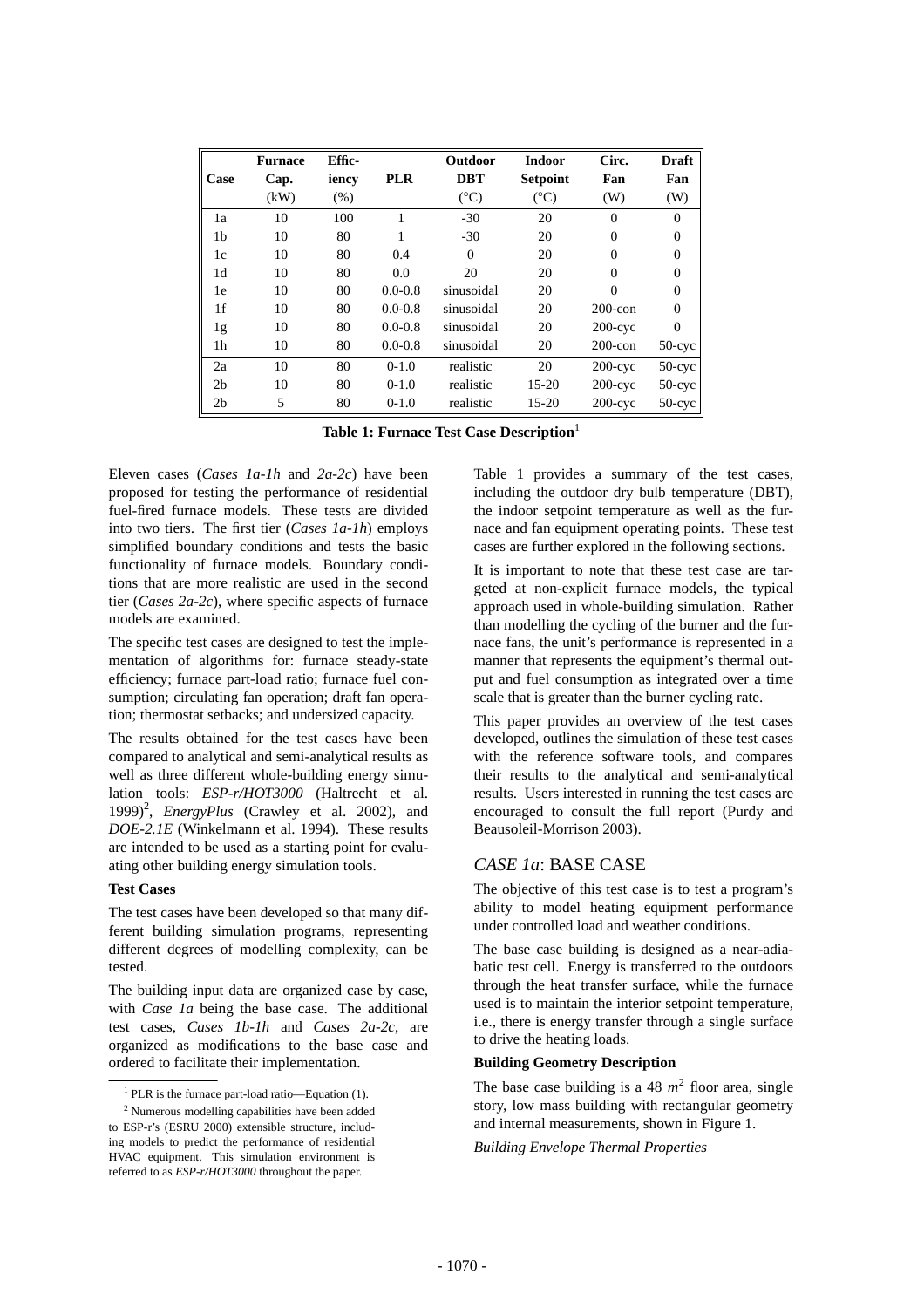

**Figure 1: Building with heat transfer surface.**

Material properties for the exterior wall, floor, and roof are listed in Table 2. The roof is modelled as the heat transfer surface. The insulation in the walls and floors has been made very thick and resistant to heat transfer to ensure they are adiabatic.

| <b>Element</b> | Area<br>$(m^2)$ | k<br>(W/mK) | (m)  | U<br>$(W/m^2K)$ |  |
|----------------|-----------------|-------------|------|-----------------|--|
| Wall           | 75.6            | 0.01        | 1.00 | 0.01            |  |
| Floor          | 48.0            | 0.01        | 1.00 | 0.01            |  |
| Roof           | 48.0            | 0.0714      | 0.01 | 7.14            |  |

### **Table 2: Material Specifications for Base Case**

Simulationists are advised that if their software does not permit the specified insulation levels, they are to use the thickest allowable and reduce the floor and wall areas to achieve the same UA values as defined in Table 2. The zone air volume remains  $129.6 \ m^3$ .

### *Weather Data*

The weather data used for this simulation represents artificial weather conditions with no solar gains, zero wind speed, constant outdoor dry bulb temperature (-30°C), and 50% relative humidity.

#### *Infiltration*

There is no internal infiltration accounted for in the base case model.

### *Internal Heat Gains*

Internal heat gains (sensible or latent) are not accounted for in the base case model.

### *Surface Convective and Radiative Heat Transfer Coefficients*

Solar absorptivity and longwave emissivity and surface convection coefficients approach zero for all interior and exterior opaque surfaces, with the only exception being the heat transfer surface, which has a constant surface convection coefficient.

The surface convection coefficients  $(h<sub>c</sub>)$ , longwave emissivity ( $\lambda$ ), and solar absorptivity ( $\alpha$ ) are defined for all internal and external surfaces:

- internal and external  $h_c = 20$  *W*/ $m^2 K$  for heat transfer surface;
- internal and external  $h_c = 0$  for other surfaces;
- longwave emissivity,  $\lambda = 0$  at all internal and external surfaces; and
- solar absorptivity,  $\alpha = 0$  at all internal and external surfaces.

The floor has the same exterior film coefficient as the other walls, as if the entire zone were suspended above the ground.

Again, the simulationists are advised to set  $h_c$ ,  $\lambda$ , and  $\alpha$  to as small a number as possible, if their software does not allow a zero definition.

### **Mechanical System Description**

The mechanical system represents a simple sealed combustion fuel-fired furnace, where:

- the furnace injects heat directly to the zone air (i.e. a convective heating system);
- the zone air is fully mixed;
- the furnace draws combustion air from outdoors:
- the furnace flue does not extract air from the zone;
- there is no pilot light; and
- there are no air or thermal losses from the distribution ducts.

### *Thermostat Control Strategy*

The zone setpoint temperature for the base case is set to a constant 20°C. If the zone thermostat senses the air temperature is less than 20°C, the furnace turns on; otherwise, the furnace is off.

#### *Full-load Heating System Performance Data*

The equipment full-load capacity and performance data for the natural gas furnace are as follows:

Furnace capacity  $= 10$  kW

$$
Furnace full-load efficiency = 100\%
$$

### *Part-load Operation*

Residential furnaces cycle on and off to meet their load at off-design conditions. The part-load ratio (*PLR*) is used to predict the energy use of a furnace under part-load conditions, and is defined as:

$$
PLR = \frac{Load\ Place\ on\ France}{Funcace\ Capacity}
$$
 (1)

where the *Load Placed on Furnace* is integrated over the hour and the *Furnace Capacity* is the capacity of the furnace to supply heat for the hour.

The part-load factor (*PLF*) represents the degradation in furnace efficiency due to part-load operation:

$$
PLF = \frac{Part\ Load\ Efficiency}{SS\ Efficiency} = \frac{\eta_{part-load}}{\eta}
$$
 (2)

where the steady-state efficiency  $(\eta)$  is defined as the efficiency of the furnace under standard operating conditions. It is calculated (ASHRAE 2000) by measuring the furnace output and dividing by the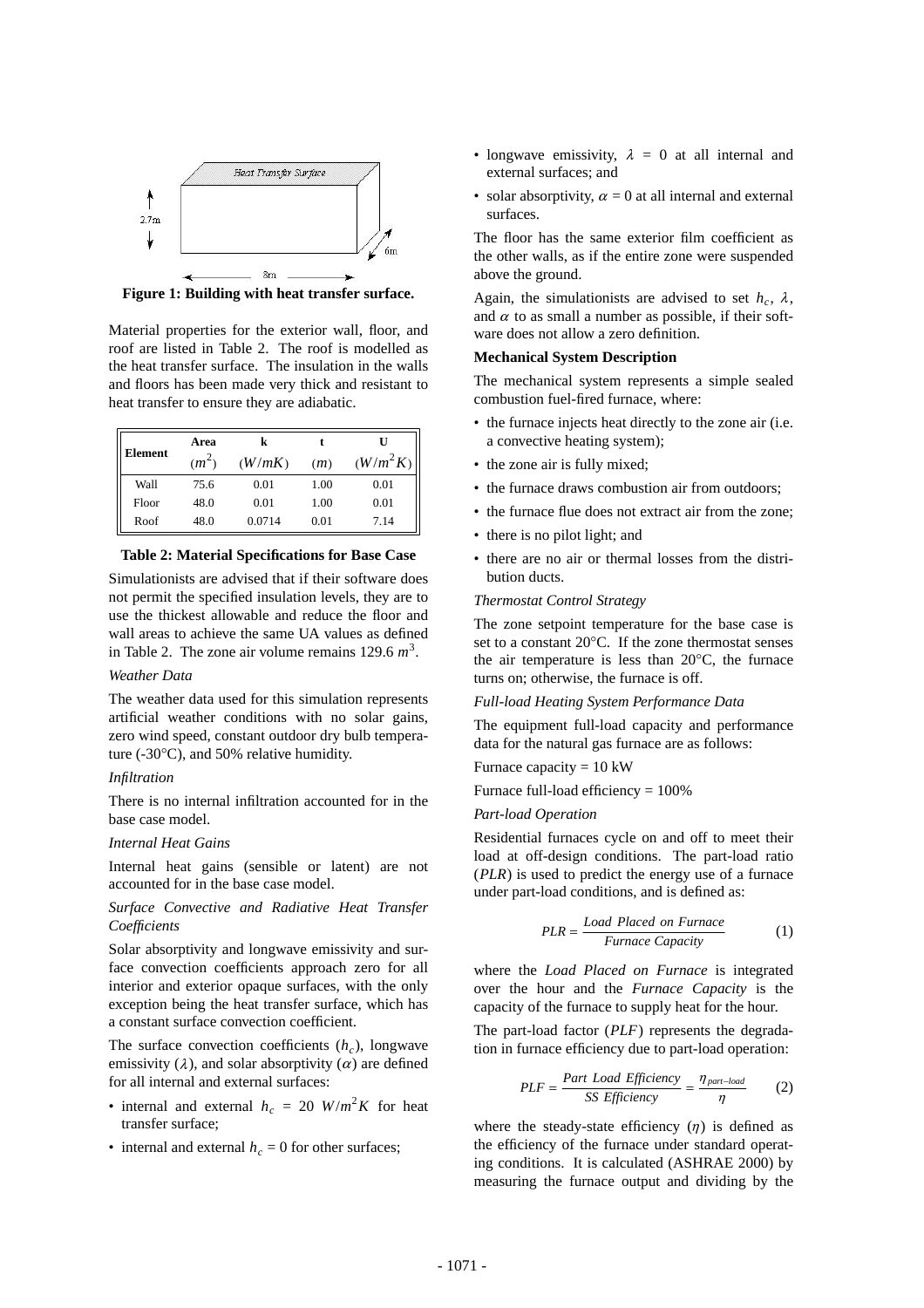furnace fuel input.

The part-load performance can be defined in terms of a part-load curve, a plot of *PLF* vs. *PLR*. The part-load curve chosen for this suite of test cases is illustrated in Figure 2 and represents a condensing gas furnace (Henderson 1998).<sup>3</sup>



**Figure 2: Part-load ratio curve.**

The *PLR* is defined from Equation (1) and the *PLF* is defined as:

$$
PLF = \frac{PLR}{HIR(PLR)}\tag{3}
$$

where Henderson defines the *HIR* coefficients for a condensing gas furnace as:

$$
HIR(PLR) = a + b * PLR + c * PLR2 + d * PLR3 (4)
$$

 $a = 0.0080472574$ 

 $b - 0.87564457$ 

 $c = 0.29249943$ 

 $d = -0.17624156$ 

*HIR*(*PLR*) is the correlation factor applied to the *HIR* (Heat-Input-Ratio) at full-load to correct for the effect of part-load performance.

For the base case, the furnace runs continuously at full-load capacity, therefore, part-load operation is not examined.

### *Fuel Higher Heating Value (HHV)*

The amount of heat generated by the combustion of a unit of fuel—including the latent heat of vaporization—is known as the higher heating value (*HHV*). For these tests, the *HHV* of natural gas is taken as  $38 \, MJ/m^3$ , and is used to calculate the rate of fuel consumption.4

### *Fans*

There is no fan power and no heat generated by the fans for the base case. The circulating and draft fans are simulated, but their power draw is set to zero.

Circulating  $fan = 0$  W, runs continuously.

Draft fan  $= 0$  W, cycles with burner operation.

# *CASE 1b*: EFFICIENCY

This case is designed to ensure the furnace efficiency is accurately represented in the fuel consumption calculation. The only modification required for *Case 1b* is that the furnace runs continuously at 80% efficiency at full-load capacity.

## **Building Geometry Description**

The configuration is the same as the base case building.

### **Mechanical System Description**

*Full-load Heating System Performance Data*

The equipment full-load capacity and performance data are as follows:

Furnace capacity  $= 10 \text{ kW}$ 

Furnace full-load efficiency = 80%

### *CASE 1c*: SIMPLE PART-LOAD

This case is designed to ensure that the furnace partload curves are properly implemented. *Case 1c* is exactly the same as *Case 1b*, except that the furnace does not run at full-load capacity due to the fact that the indoor-outside temperature difference has been reduced.

### **Building Geometry Description**

## *Weather Data*

The weather data used for this simulation represents artificial weather data with a constant outdoor dry bulb temperature of 0°C.

For case *Case 1b*, the temperature difference between the indoor setpoint and the outdoor drybulb temperatures was 50°C. For this case, this difference is reduced to 20°C, and the furnace therefore runs continuously at 40% full-load capacity and part-load operation is examined.

## *CASE 1d*: NO LOAD

This case is designed to test the program's ability to accurately respond to zero heat loads on the heating equipment. The geometry and mechanical systems for this case are the same as defined for *Case 1b*.

### **Building Geometry Description**

#### *Weather Data*

The weather file for this case defines a constant outdoor temperature of 20°C. As the zone setpoint

<sup>3</sup> The choice of this particular part-load curve does not reflect upon the validity of the curve, rather, it is provided to ensure that the part-load curve is properly implemented.

<sup>4</sup> The fuel flow rate and *HHV* are reported at standard temperature and pressure (STP) conditions, and therefore, the altitude and density of air at the building site does not affect the results.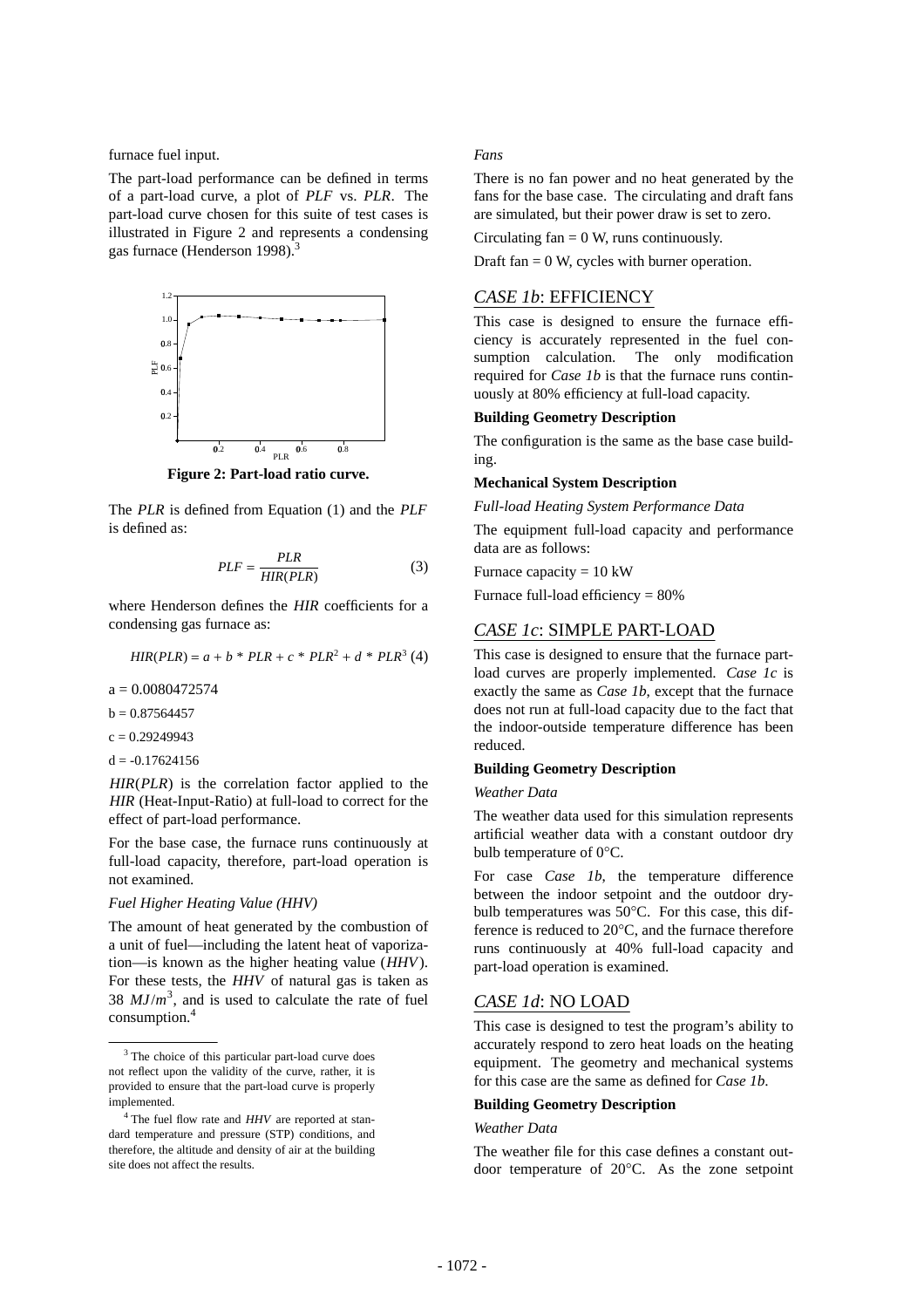temperature is also 20°C, the heating system should never turn on.

## *CASE 1e*: COMPLEX PART-LOAD

This case is designed to ensure that the model accurately responds to variations in load and operates over the full range of the part-load curve. This represents a more challenging test of whether the partload ratio is properly implemented. In *Case 1e*, a weather file with a sinusoidally varying outdoor temperature is used.

### **Building Geometry Description**

## *Weather Data*

The weather data used for this test case represents artificial weather with an outdoor dry bulb temperature varying over the range of -20 $\degree$ C to +20 $\degree$ C over a 24-hour period, as shown in Figure 3.



**Figure 3: Outdoor dry bulb temperature.**

## *CASE 1f*: CIRCULATING FAN

This case is designed to ensure that the fan electrical consumption is properly calculated and that the heat output of the circulating fan is correctly reflected in the zone energy balance. *Case 1f* is the same as *Case 1e*, except that a circulating fan runs continuously.

#### **Mechanical System Description**

### *Fans*

A circulating fan is incorporated into this model. Its power draw is set to 200 W and it operates continuously. There is no draft fan power and no heat generated by the draft fans for this test case. The draft fan is simulated, but its power draw is set to zero.

Circulating fan = 200 W, runs continuously.

Circulating fan flow rate =  $0.355 \frac{m^3}{s}$ 

Draft fan  $= 0$  W, cycles with burner operation.

## *CASE 1g*: CYCLING CIRCULATING FAN

This case is designed to ensure that the impact of fan cycling is properly considered in the calculation of the circulation fan electrical consumption. *Case 1g* is the same as *Case 1e*, except that the circulating fan cycles with burner operation.

### **Mechanical System Description**

*Fans*

Circulating  $fan = 200$  W, cycles with burner.

Draft fan  $= 0$  W, cycles with burner operation.

## *CASE 1h*: DRAFT FAN

This case is designed to ensure that the impact of the draft fan is properly considered in calculation of electrical consumption, but not accounted for in the fuel consumption. The heat output of the draft fan should not be added to zone energy balance. *Case 1h* is the same as *Case 1e*, except that the draft fan electrical consumption is incorporated.

### **Mechanical System Description**

*Fans*

Circulating fan = 200 W, runs continuously.

Draft fan  $= 0$  W, cycles with burner operation.

## *CASE 2a*: REALISTIC WEATHER DATA

This case is designed to test the combined effects of circulating fan, draft fan, and realistic load profile. *Case 2a* is the same as *Case 1h*, except that both fans cycle on and off with the burner.

### **Building Geometry Description**

*Weather Data*

The weather data used for this simulation represents realistic weather data.

#### **Mechanical System Description**

*Fans*

Circulating  $fan = 200$  W, cycles with burner.

Draft fan = 0 W, cycles with burner operation.

### *CASE 2b*: SETBACK THERMOSTAT

This case is designed to ensure that the effects of setback temperatures are accurately represented in the fuel consumption calculation. Since the zone and building envelope have negligible thermal mass, the zone's air temperature should follow the setpoint schedule. *Case 2b* is the same as *Case 2a*, except that the zone setpoint temperature is reduced from 20°C to 15°C from 23h00 to 6h00. **Mechanical System Description**

### *Thermostat Control Strategy*

The zone setpoint temperature for the earlier test cases was a constant value of 20°C. For this case, the zone setpoint is a constant value of 20°C during the day, and is setback to 15°C during the evening, as shown in Figure 4.

## *CASE 2c*: UNDERSIZED FURNACE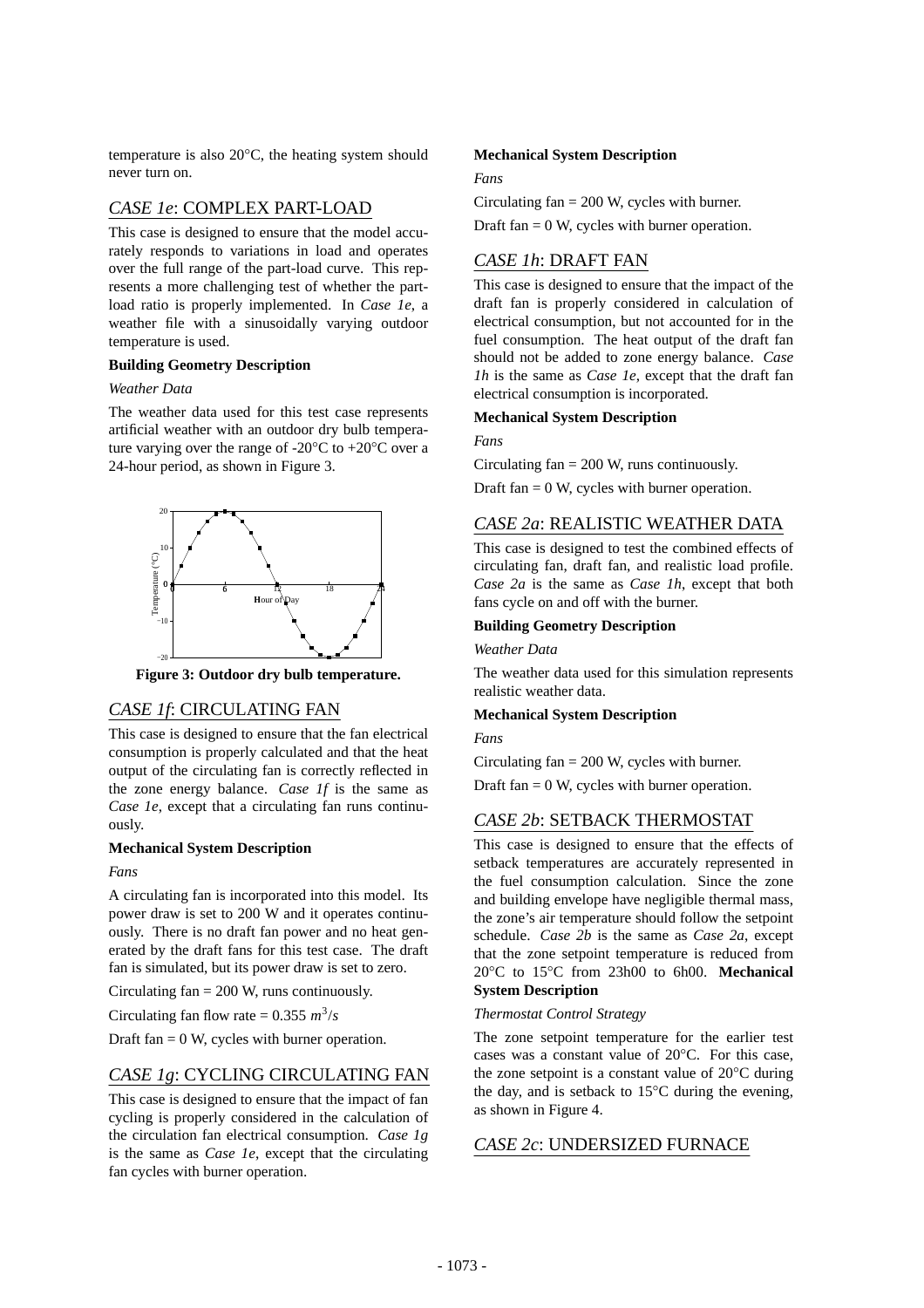

**Figure 4: Setback temperatures over 24-hrs.**

This case is designed to test the behaviour of furnace algorithm when the system is under-sized, and the zone temperature fluctuates throughout the simulation. *Case 2c* is the same as *Case 2b*, except that the furnace is not sized to meet the peak load.

#### **Mechanical System Description**

The equipment full-load capacity and performance data for the natural gas furnace are as follows:

Furnace capacity  $= 5$  kW

Furnace full-load efficiency = 80%

# ANALYTICAL AND SEMI-ANALYTICAL SOLUTIONS

This configuration allows for an analytical and semianalytical solutions, and the results can be used for comparison with the software being tested.

The following section describes the simple heat transfer calculation for the analytic solution of the base case. The interested reader is directed to the full report for a complete review of the analytical and semi-analytical solutions.

Based on the building description given above, convection and conduction heat transfer is considered, but radiation is neglected as the radiative coefficients are defined as zero.

The convective flux from the interior of the zone to the interior surface can be defined as:

$$
q_{interior} = h_{interior} (T_{interior} - T_1)
$$
 (5)

where  $T_1$  is the interior surface temperature of the heat transfer surface.

The conductive flux through the heat transfer surface can be defined as:

$$
q_{convective} = \frac{k}{t} (T_1 - T_2)
$$
 (6)

where  $T_2$  is the exterior surface temperature of the heat transfer surface.

The convective flux from the exterior surface to the exterior ambient can be defined as:

$$
q_{exterior} = h_{exterior} (T_2 - T_{exterior})
$$
 (7)

Combining Equations (5 - 7) gives the total heat flux through the surface:

$$
q_{total} = (T_{interior} - T_{exterior}) \left[ \frac{1}{h_{interior}} + \frac{t}{k} + \frac{1}{h_{interior}} \right]^{-1} (8)
$$

Using the material properties defined in the previous sections and Equation (8), the heat transfer through this surface — the rate of energy transfer from the furnace to the zone air required to meet this load can be calculated.

The rate of fuel consumption of the furnace can be calculated as:

$$
C = \frac{Q_{fuel}}{HHV} \tag{9}
$$

where  $C$  is the rate of fuel consumption of the furnace in  $m^3/s$ ,  $Q_{\text{fuel}}$  is the rate at which the fuel's chemical energy is converted to thermal energy, and *HHV* is the Higher Heating Value of natural gas previously defined as 38*MJ*/*m*<sup>3</sup> .

 $Q_{fuel}$  can be calculated using the definition of the furnace steady-state efficiency,  $\eta$ :

$$
\eta = \frac{Q_{delivered}}{Q_{fuel}}\tag{10}
$$

For the base case, the furnace has a steady-state efficiency of 100%, and therefore, the heat delivered by the furnace is equal to the rate at which the furnace consumes fuel. For the rest of the test cases, on the other hand, the furnace is 80% efficient, and the furnace, therefore, has to consume more fuel to produce the same heating output.

# REFERENCE SOFTWARE TOOLS **ESP-r/HOT3000**

The simulation of the test cases was performed by a simulationist at CETC-Ottawa (Natural Resources Canada) using a modified version of the ESP-r software (ESRU 2000) called *ESP-r/HOT3000* (Haltrecht et al. 1999). *ESP-r/HOT3000* version 1.1 was used for generating the Tier 1 results and version 1.7 was used for generating the Tier 2 results.

Two aspects of the *ESP-r/HOT3000* model were different from the specification. The emissivity of the outside surfaces was not set to the required value of zero, which resulted in an extra heat loss due to long wave radiation exchange with the outside. In addition, an ideal controller was used with a capacity of 20 kW to allow the zone load to exceed 10 kW, if dictated by the solution. The furnace capacity was set to 10 kW.

### **DOE2.1E**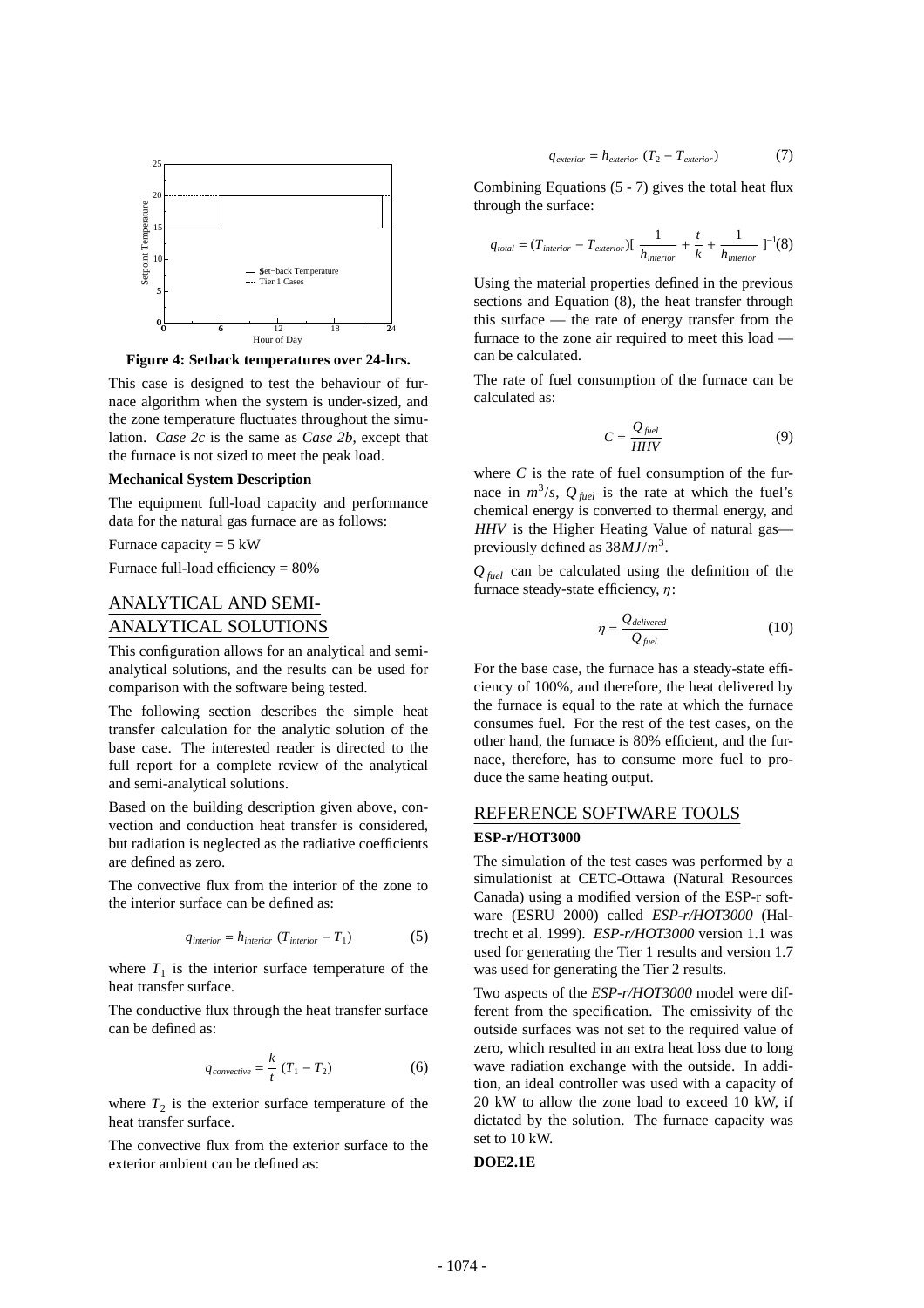The simulation of the test cases was performed by a simulationist at CETC-Ottawa using *DOE-2.1E* version c133 (Winkelmann et al. 1994).

All the required characteristics of the test cases are included in the *DOE-2.1E* simulation models.

The materials of the walls, floor, and ceiling of the model were specified using the R-value method in DOE-2, and the surface-to-surface thermal resistances were set to the values given in Table 2.

The inside film thermal resistance (convection + radiation) for the walls and the floor were set very high so that the heat transfer through these components is practically zero.

The wind speed in the weather file was set so that the outside film resistance (convection + radiation) was as close to the specified value as possible. In addition, the solar absorptance and long wave emissivity of all surfaces were set to very small values.

All of the test cases were modelled with the system type PSZ. For the applicable cases, the draft fan was specified as a furnace auxiliary power (using the BDL command FURNACE-AUX-KW).

## **EnergyPlus**

The simulation of the test cases was performed by a simulationist at GARD Analytics using *EnergyPlus* Version 1.0.2.008 (Crawley et al. 2000).

The Blow-Thru Furnace: Heat Only model was simulated, and a supply fan and gas-fired heating coil supplied heated air to the conditioned spaces. A single action thermostat controlled the amount of heat delivered to the space by cycling the burner. The supply fan operation was specified as either continuous or cycling.

If a draft fan was present, its electric power was specified using the parasitic electric load input parameter on the COIL:Gas:Heating object. The model allowed for a furnace part-load performance curve to be specified, and the heat input ratio (*HIR*) was expressed as a cubic function of the part-load.

## REFERENCE RESULTS COMPARISON

The following is a comparison of the results obtained from three different software tools—*ESPr/HOT3000*, *EnergyPlus*, and *DOE2.1E*—and the analytical and semi-analytical solutions. Figure 5 charts the results obtained by the individual programs for the test cases.

The Tier 1 analytical and semi-analytical results were compared with the results obtained from the test cases using three different whole-building energy simulation tools: *ESP-r/HOT3000*, *Energy-Plus*, and *DOE-2.1E*.

It can be seen that there is very good correlation between the three software tools and the analytical

and semi-analytical results for the Tier 1 test cases.

For the Tier 2 cases, there are no analytical or semianalytical results for comparison and as expected, there is slightly more diversity in the results generated by the three simulation tools.

In addition, the mean, maximum, and minimum zone temperatures were of interest for the Tier 2 test cases, especially *Case 2c* where the furnace is undersized. Table 3 shows a comparison of these values for the three test simulation tools.

It can be seen that with the exception of *ESPr/HOT3000* minimum temperature for *Case 2c*, the results compare very well with each other.

The differences in the test results are due to the different algorithms used to simulate the furnace and fans, the different controllers used in each simulation, as well as the differences in the application of the test specification.

*EnergyPlus*, for example, does not allow for the specification of internal and exterior surface film coefficients. In this case, the simulationists adjusted the size of the heat transfer surface to meet the required heat loss.

The differences between the *DOE2.1E* and *ESPr/HOT3000* models and the test specification were detailed in the Reference Software Tools section.

## **CONCLUSIONS**

A series of IEA BESTEST validation test cases were developed to aide software developers in ensuring the accuracy of their residential fuel-fired furnace algorithms.

Eleven cases have been proposed, whereby the first tier tests the basic functionality of furnace models and the second tier examines specific aspects of the furnace models.

Three reference software tools were simulated using the test cases, and their results were compared: the Tier 1 analytical and semi-analytical results were compared with the whole-building energy simulation tools, whereas, for the Tier 2 cases, the three simulation tools were compared to each other.

These test cases have been successful in discovering errors in the fuel-fired furnace algorithms developed in the tested programs. For example, prior to performing the fuel-fired furnace test cases, the *Energy-Plus* furnace model did not have capability to simulate part-load performance and account for parasitic electric power used by the draft fan.

The results generated with the reference programs are intended to be used as a starting point for evaluating other building energy simulation tools.